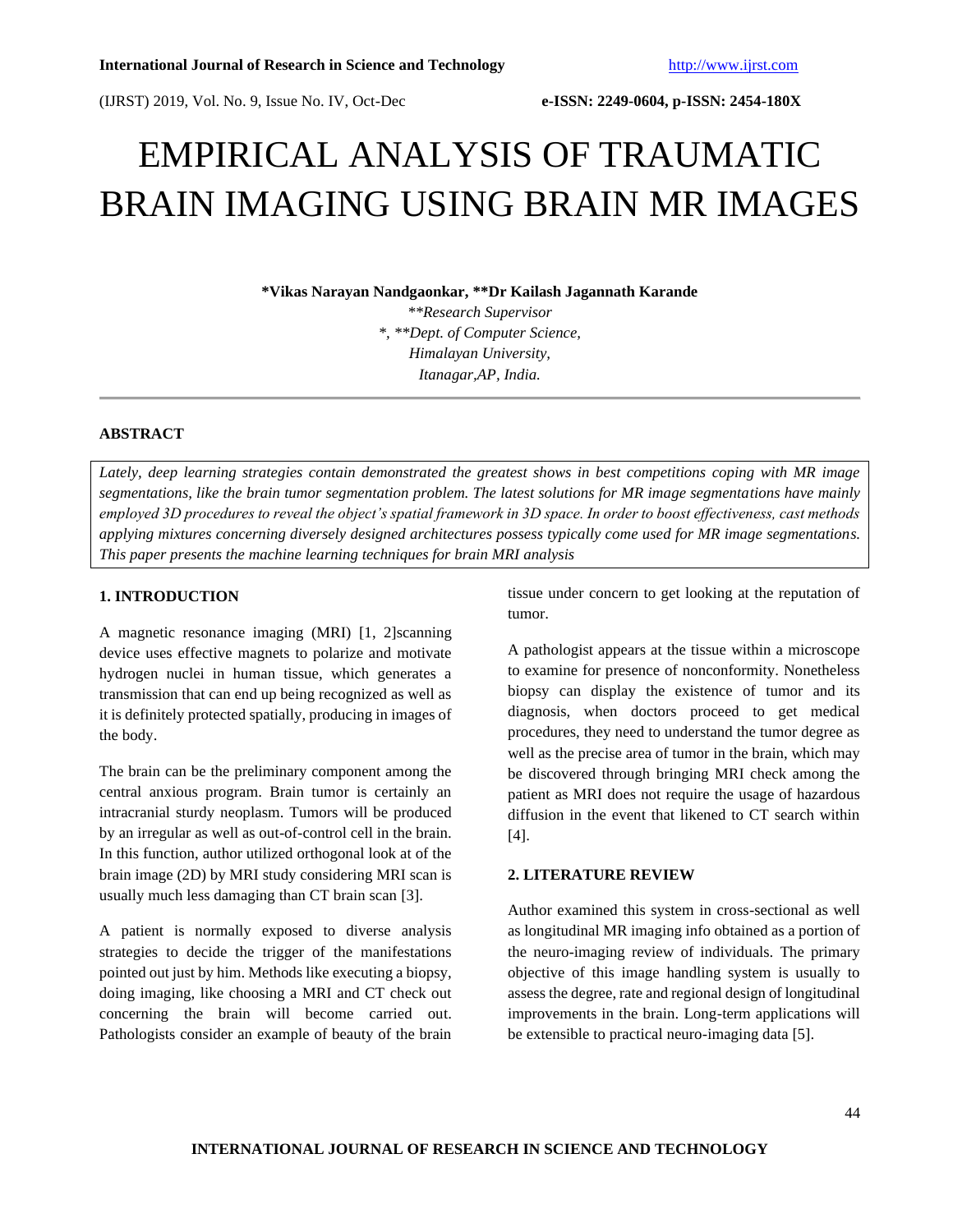# (IJRST) 2019, Vol. No. 9, Issue No. IV, Oct-Dec **e-ISSN: 2249-0604, p-ISSN: 2454-180X**

All program parts own regarded accuracy and reliability and mistakes, as well as therefore, the general system exactness may get approximated. The software of an image refinement program through a big scale longitudinal brain imaging analysis offers presented problems in the advancement, execution and affirmation concerning the various parts [6].

Strategies commonly used in studies perform certainly not contain adequate level of sensitivity to identify extra delicate longitudinal variations. Many research consents on the evaluation of the brain to cope up with crosssectional data as well as look for the dimension of part of or the total volume of a framework or region of interest [7].

Even though the idea that imaging analyses utilizing quantitative strategies possibly produce lot more exact and much less biased outcomes than qualitative studies is usually extensively approved, validating this presumption can come to be hard as well as neuroanatomic solutions can array via guidemanual, localized procedures in 2-D images to robotic, 3-D model-based brain volume quotations to constant, intelligent, 3-D volumetric measurements structured on probabilistic atlases of neuro-anatomy [8].

Complete cortical methods have gone developed, time and however they are extremely laborious-consuming. Furthermore, such techniques commonly be based upon very subjective requirements, top rated to issues in creating dependability and abilities.

At last, a considerable literature is present on stereological methods that, nevertheless, are appropriate simply for volumetric measurements of huge partitioning; discovering little native shifts through good sampling may need a beyond reach quantity of function. Various strategies possess come produced to portion the

brain image instantly. Segmentation methods established on local consistency, as well as histogram thresholds will be basic but insufficiency correctness. Threshold is usually a basic, however, successful method to part images [9].

Nevertheless, there will be several limitations concerning merely applying this technique for segmentation. Initially, the gray scale of tissues might not stay limited in one selection. This represents that, if we just make use of the limit to find the tissues, it may are unsuccessful to split all the units. Second of all, the threshold usually will in no way reflect on the space houses of an image [10]. As an effect, tolerance determination is normally regarded as an early on level continuous image procedure. Later on, strategies pertaining to fuzzy cmeans as well as machine learning happen to be launched. The atlas-based method is usually likewise generally utilized to get brain image segmentation [11].

# **3. MACHINE LEARNING METHODS**

Supervised learning algorithms put in place a numerical style of a place of data that consists of together the inputs as well as the outputs. The data is definitely noted as training data, and includes a set in place of training good examples. Every single training case in point offers one or even more advises as well as the sought after outcome, likewise referred to as a supervisory signal [12].

Choices among supervised learning algorithms consist of energetic learning, regression, and classification. Classification algorithms [13,14] being used when the outputs will be limited to a limited collection of ideals, as well as regression algorithms are accustomed in the event that the components can include any statistical worth through a selection. (Refer figure 3.3 below)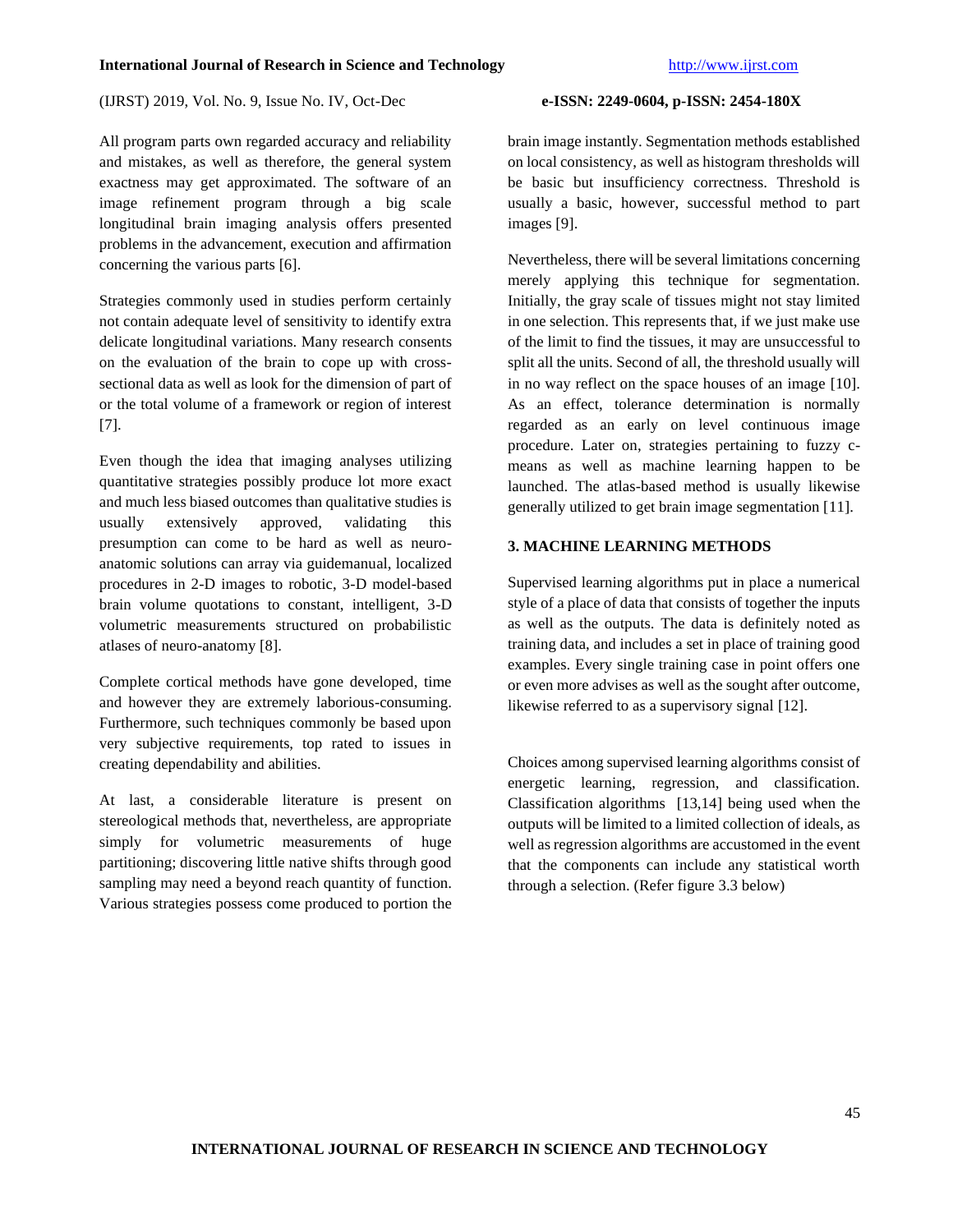### **International Journal of Research in Science and Technology** [http://www.ijrst.com](http://www.ijrst.com/)

(IJRST) 2019, Vol. No. 9, Issue No. IV, Oct-Dec **e-ISSN: 2249-0604, p-ISSN: 2454-180X**



Figure 1: Supervised Learning (Source: DevDeck)

As a case in point, for a category algorithm that filter systems email messages, the input would end up being an inbound web mail, as well as the result may get the brand of the directory in which to document the email. Likeness learning is usually a region of supervised machine learning [15] carefully pertaining to regression and category. However, the goal is usually to find out via good examples using a likeness action that steps how comparable and affiliated two objects will be. It offers applications in rank, suggestion devices, visual identity tracking, face verification, as well as speaker verification.

# **4. CONCLUSION**

Routinely, the body structure of brain tumor can get analyzed through MRI search within and CT has a look at. The primary benefit of MRI over CT scan is usually, it is usually in no way including any rays. MRI offer exact visualize of physiological composition among areas. As of that's MRI not even affect human being human body. Thus essentially MRI is definitely greater likened to CT study. MRI can be a one type of scanning services device, radio frequency and which use permanent magnet discipline. It is certainly as well employ computer to produce images of the brain on film.

Brain tumors might come to be harmless or perhaps malignant.

### **REFERENCES:**

[1] Jothi, G. "Hybrid Tolerance Rough Set–Firefly based supervised feature selection for MRI brain tumor image classification." Applied Soft Computing 46 (2016): 639- 651.

[2] Salvatore, Christian, Petronilla Battista, and Isabella Castiglioni. "Frontiers for the early diagnosis of AD by means of MRI brain imaging and support vector machines." Current Alzheimer Research 13.5 (2016): 509-533.

[3] Khare, Sneha, Neelesh Gupta, and Vibhanshu Srivastava. "Optimization technique, curve fitting and machine learning used to detect brain tumor in MRI." Proceedings of IEEE International Conference on Computer Communication and Systems ICCCS14. IEEE, 2014.

[4] Preethi, G., and V. Sornagopal. "MRI image classification using GLCM texture features." 2014 international conference on green computing